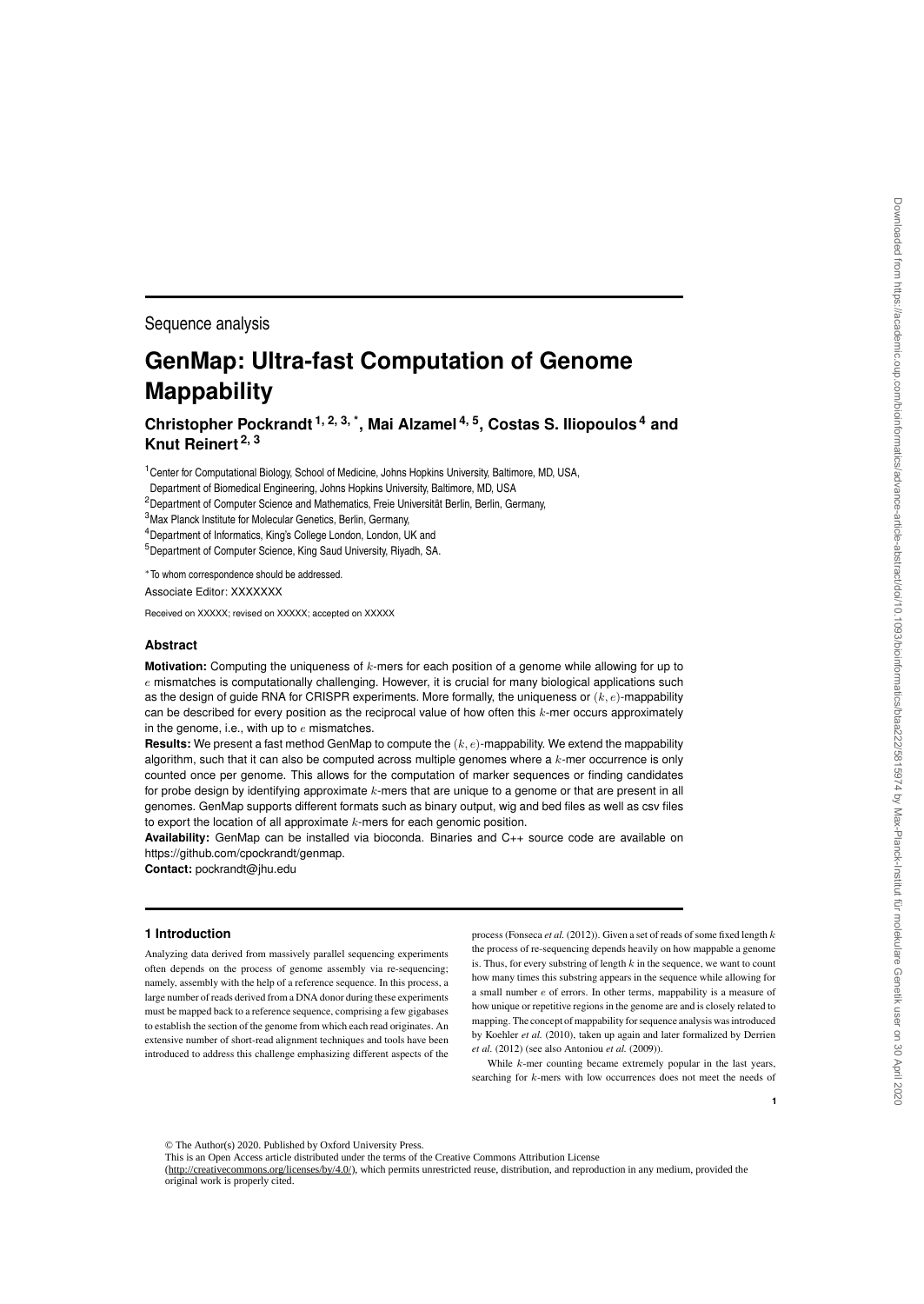**2** *Pockrandt et al.*

many applications. Sequencing errors and variations such as SNPs require not only the k-mer to be unique or rare enough but also close matches of this  $k$ -mer, i.e., all  $k$ -mers with a certain number of mismatches have to be considered as well. Since the number of  $k$ -mers to be considered grows exponentially in the number of mismatches, k-mer counters are infeasible for this problem.

The suite GEM-Tools (Marco-Sola *et al.* (2012)) includes a program to compute the mappability for arbitrary k-mers and number of mismatches. It is the most common and advanced algorithm to compute the mappability of entire genomes. To improve its performance it offers a heuristic mode leading only to an approximation of the mappability. Nevertheless, it is not feasible to compute many instances of biological relevant k-mer sizes and number of errors.

In the following paragraph, we give a formal definition of the problem, present our algorithm in the next section and compare it to GEM. Our algorithm does not rely on heuristics and outperforms GEM even in its heuristic mode by far.

## Definition  $((k, e)$ -mappability and  $(k, e)$ -frequency).

Given a string T of length n, the  $(k, e)$ -frequency counts occurrences of every single  $k$ -mer in  $T$  with up to  $e$  errors. We denote the  $k$ -mer starting at position  $i$  in  $T$  as  $T_i$ . The values are stored in a frequency vector  $F$  of length  $n - k + 1$  such that

$$
F[i] = |\{j \mid D(T_i, T_j) \le e, 1 \le j \le n - k + 1\}|
$$

where  $D(T_i, T_j)$  denotes the distance of two k-mers given a metric such as Hamming or Edit distance. Its elementwise multiplicative inverse is called the  $(k, e)$ -mappability and stored in a mappability vector M with  $M[i] = 1/F[i]$  for  $1 \leq i \leq n - k + 1$ .

A mappability value of 1 represents a unique  $k$ -mer, a mappability value close to 0 indicates a  $k$ -mer occurring in repetitive regions. Figure 1 gives an example for the  $(4, 0)$  and  $(4, 1)$ -frequency of a given nucleotide sequence considering Hamming distance.

Since, for some applications, an exact computation of mappability is favorable, we propose a new algorithm that is not only faster than previous ones but also exact, i.e., does not rely on heuristics. Mappability can not only be used straightforward to retrieve information on the repetitiveness of the underlying data. In this paper, we will also illustrate that it can be used to find marker sequences that allow distinguishing similar strains of the same species, as well as separate strains by groups sharing common k-mers.

i: 1 2 3 4 5 6 7 8 9 10 11 12 13 14 15 16 17 18  $T[i]$ : A T C T A G C T T G C T A A T C T A  $F_0[i]$ : 2 2 1 1 1 1 1 1 1 1 1 1 1 1 2 2 (a)  $(4, 0)$ -frequency

```
i: 1 2 3 4 5 6 7 8 9 10 11 12 13 14 15 16 17 18
T[i] \colon A T C T A G C T T G C T A A T C T A
F_1[i]: 3 3 3 2 4 2 2 2 2 2 4 2 1 1 3 3(b) (4, 1)-frequency
```
**Fig. 1.**  $(k, e)$ -frequency vectors  $F_e$  for  $k = 4$  and  $e \in \{0, 1\}$  on the same sequence. A frequency of 1 indicates that the  $k$ -mer starting at that position in the text is unique in the entire sequence without errors respectively with up to one mismatch.

## **2 Algorithm**

Before we present our algorithm, we give an overview of the approach of Derrien et al. to compute the  $(k, e)$ -mappability. For reasons of clarity, we consider computing its inverse, the  $(k, e)$ -frequency and neglect searching the reverse strand throughout this paper. To consider the reverse strand, each k-mer has simply to be searched by its reverse complement leading to a doubling of the running time. Furthermore, we consider Hamming distance, if not stated otherwise. It can be applied to other distance metrics such as Edit distance as well.

To achieve a feasible running time Derrien et al. implemented a heuristic. First, they initialize the frequency vector with 0s and perform a linear scan over the text (see algorithm 1). Then each  $k$ -mer  $T_i$  is searched with e errors in an FM index and the number of occurrences is stored in  $F[i]$ . If the count value exceeds some user-defined threshold parameter t, the locations of these occurrences are located. Let  $j$  be such a location. Since  $T_i$  has a high frequency, i.e.,  $F[i] > t$  and  $D(T_i, T_j) \leq e$ , it is likely that  $T_i$  and  $T_j$  share common approximate matches. Hence,  $F[j]$ is assigned the frequency value  $F[i]$ . To speed up the computation,  $k$ mers that already have frequency values assigned by this heuristic step are skipped during the scan over the text. If a position  $j$  is located multiple times as an approximate match of a repetitive  $k$ -mer,  $F[j]$  is assigned the maximum frequency of all these  $k$ -mers to avoid underestimating the frequency value  $F[j]$ .

| <b>Algorithm 1</b> Inexact algorithm to compute the $(k, e)$ -frequency by Derrien |  |
|------------------------------------------------------------------------------------|--|
| et al.                                                                             |  |

1: procedure inexact\_frequency( $T, k, e, t$ ) 2:  $F[1..|T| - k + 1] \leftarrow \{0\}$ 3: for  $i = 1, ..., |F|$  do 4: if  $F[i] = 0$  then 5:  $\mathcal{P} \leftarrow \text{approximate matches with } e \text{ errors}$ 6:  $F[i] \leftarrow |\mathcal{P}|$ 7: if  $|\mathcal{P}| > t$  then 8: for  $j \in \mathcal{P}$  do 9:  $F[j] \leftarrow \max(F[j], |\mathcal{P}|)$ 10: **return**  $F$ 

Their experiments on chromosome 19 of the human genome with  $t = 7$ show that almost 90 % of the 50-mers with a frequency of 3 are correct, for 50-mers with frequency values between 8 and 12 only 75 % are correct (similar errors for C. elegans with  $t = 6$ ). This can be led back to an overestimation of rather unique k-mers.

We now present a fast and exact algorithm to compute the  $(k, e)$ frequency. Similar to the algorithm implemented in GEM we scan over the text T while searching and counting the occurrences of each  $k$ -mer  $T_i$ for  $1 \leq i \leq n - k + 1$  with up to e errors in an index on T. In contrast to GEM we improve the running time by reducing redundant searches with three major improvements which we introduce in the following.

# 2.1 Approximate String Matching using Optimum Search Schemes

When searching a  $k$ -mer in a string index, it is searched character by character. Unidirectional indices only support extending characters into one direction, either to the left or to the right, while bidirectional indices support searching into both directions in any arbitrary order (Lam *et al.* (2009)). To search for every possible approximate match within the given error bound, backtracking is performed. This leads to exponential running time in the number of errors. Especially allowing for errors at the beginning of the k-mer, i.e., branching at the topmost nodes in the backtracking tree is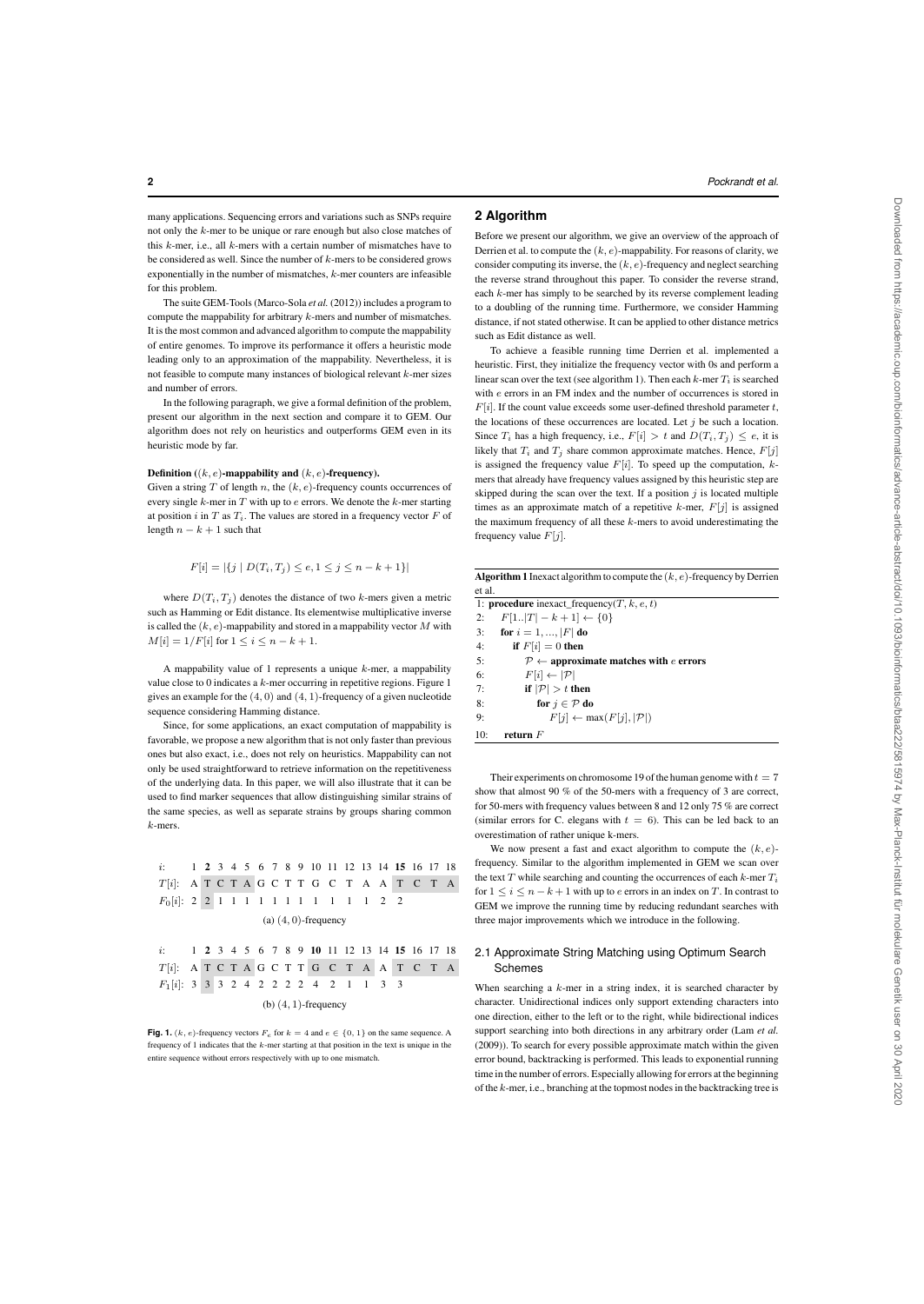expensive. Hence, we use optimum search schemes (Kianfar *et al.* (2018)) when searching each  $k$ -mer, a sophisticated search strategy that reduces the number of search steps performed in the index while still searching for all possible approximate matches.

Optimum search schemes are based on a framework by Kucherov et al. called search schemes that allows formalizing search strategies in a bidirectional index (Kucherov *et al.* (2016)). The sequence to be searched is split into  $p$  pieces and searched by certain combinations of the pieces in the index while trying to reduce the number of search steps performed in the index.

Formally, a search is a triplet  $S = (\pi, L, U)$  of integer strings each of length p.  $\pi$  is a permutation of the numbers  $\{1, 2, ..., p\}$  indicating the order in which the pieces are searched. Starting from an arbitrary piece  $\pi[0]$  the subsequent pieces need to be adjacent to the previously searched pieces.  $L$  and  $U$  are non-decreasing integer strings indicating the lower and upper bound of errors. After the piece  $\pi[i]$  is searched a total number of errors from  $L[i]$  to  $U[i]$  must have been spent. A set of searches that covers all possible error distributions with  $e$  errors and  $p$  pieces forms a search scheme. As a result the number of errors allowed in the first pieces of each search is reduced which speeds up approximate string matching. By performing multiple searches starting with different pieces, it is guaranteed that all possible error distributions among the pieces are covered.

Optimum search schemes are search schemes that are optimal under certain constraints, i.e., the number of backtracking steps in an index over all searches are minimized while still covering all error distributions. Figure 2 illustrates the optimum search scheme for  $e = 2$  errors,  $p = e+2$ pieces and up to 3 searches.



**Fig. 2.** The optimum search scheme for 2 mismatches consists of 3 searches with 4 pieces each. The arrows indicate in which order the pieces are searched. The error bounds below each part are cumulative bounds, i.e., the minimum number of errors that must respectively the maximum number of errors that can be spent until searching the end of the corresponding piece. Illustrated for searching the 8-mer CGTACAAG. The forward search covers the error distributions 0010, 0011, 0020, the backward search covers 2000, 1100, 0200, 1010, 0110, and the bidirectional search 0000, 0001, 0002, 1000, 1001, 0100, 0101.

A bidirectional index is required to enable to start a search with a middle piece as illustrated in figure 2c. To improve the overall running time of the index-based search we use a fast implementation of bidirectional FM indices based on EPR dictionaries (Pockrandt *et al.* (2017)).

## 2.2 Adjacent  $k$ -mers

Adjacent  $k$ -mers in  $T$  are highly similar, since they have a large overlap. Hence, we do not search for every k-mer separately. Consider the adjacent k-mers  $T_j, T_{j+1}, \ldots, T_{j+s-1}$  for some integer  $s \leq k - e + 1$  which all share the common sequence  $T[j + s - 1..j + k - 1]$  of length at least e. Since we already need to allow for up to e errors in their common sequence when searching each  $k$ -mer, this infix should only be searched once. Thus, we start searching this infix using optimum search schemes and extend it afterwards to retrieve the occurrences for each k-mer separately using backtracking, allowing for the remaining number of errors not spent in the search of the infix. Since the extension is performed in both directions, a bidirectional index is required. Figure 3a illustrates this approach.



(a) First, the common overlap (light gray) is searched using optimum search schemes. Second, the search of  $T_1$  and  $T_2$  is continued recursively by extending the previously identified approximate matches of the infix in the index by GC to the left (allowing for the remaining number of errors; medium gray).  $T_1$  and  $T_2$  are then retrieved separately by backtracking in the index by one character to the left and one character to the right (allowing for an error, if any left; dark gray).  $T_3$  and  $T_4$  are extended analogously in a recursive manner.



(b) The same strategy presented as a backtracking tree. It is traversed for all occurrences reported by the search of the infix  $T[4, 11]$  using optimum search schemes. Each edge also has to account for remaining errors, i.e., approximate string matching is performed using backtracking.

**Fig. 3.** Searching s overlapping k-mers using optimum search schemes for the infix and extending it using backtracking. Illustrated for  $k = 11$  and  $s = 4$ .

To further reduce the number of redundant computations, the set of overlapping k-mers is recursively divided into two sets of k-mers of roughly equal size that each share a larger common overlap among each other. This overlap is then searched using backtracking before the next recursive partitioning of  $k$ -mers. The recursion ends when a single  $k$ -mer is left and the number of occurrences can be reported and summed up, or no hits are found. The recursive extension is shown in figure 3b. Note, that there are two recursions involved: subdividing the set of  $k$ -mers and backtracking in each recursion step. Hence, the same partitioning steps and backtracking steps have to be performed for each set of preliminary matches represented by suffix array ranges in the FM index.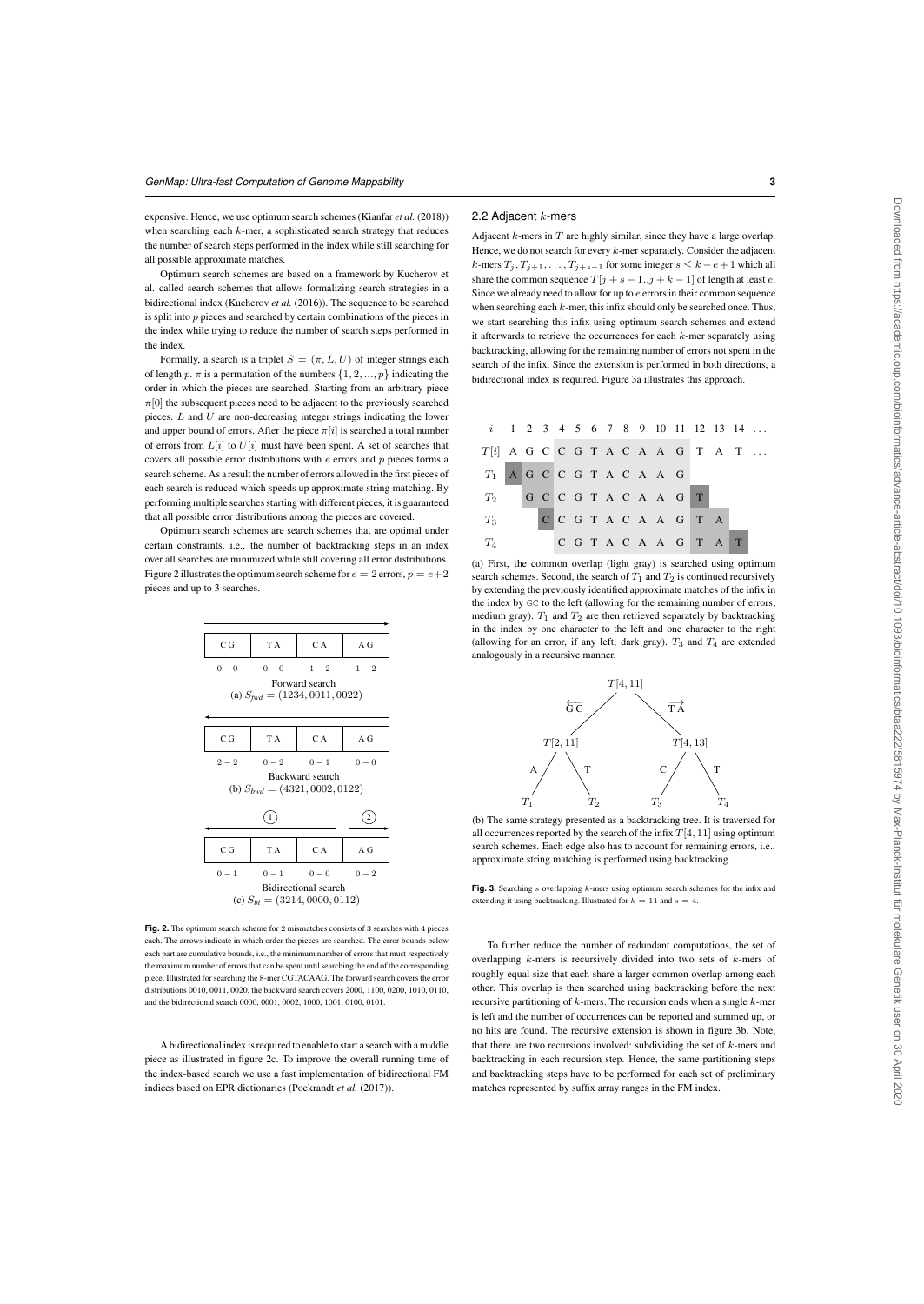**4** *Pockrandt et al.*

The question remains on how to combine the improvements of sections 2.1 and 2.2, i.e., how to choose  $s$ , the number of adjacent  $k$ -mers that are searched together starting with their common sequence using optimum search schemes. On one hand, approximate string matching using optimum search schemes is more efficient than simple backtracking; hence, a longer common infix is favorable. On the other hand, a longer common infix means fewer adjacent k-mers are searched at once which leads to more redundant search steps due to the high similarity of overlapping k-mers. GenMap chooses s according to the following equation derived from optimal values that were determined experimentally on different genomes such as the human and barley genome (see Pockrandt (2019) for details). clamp(v, l, r) returns v if it lies within the range, i.e.,  $l \le v \le r$ , and returns  $l$  or  $r$  if it is less or greater.

$$
s = \left\{ \begin{array}{ll} \lfloor k \cdot 0.7 \rfloor & \quad , \; e=0 \\ \left \lfloor k \cdot \left(\text{clamp}\left(\frac{k}{100}, 0.3, 1.0\right) \cdot 0.7^e\right) \right \rfloor & \quad , \; \text{otherwise} \end{array} \right.
$$

# 2.3 Skipping redundant  $k$ -mers

Finally, we avoid searching the same  $k$ -mer multiple times. Especially k-mers from repeat regions may occur many times without errors in the text. Since they all share the same frequency value, it should be avoided to compute it more than once. Hence, after searching and counting the occurrences of a k-mer, we locate the positions of the exact matches and set all their frequency values in  $F$  accordingly.

We observed that this strategy leads to longer runs of frequency values forwarded to positions with uncomputed frequency values. When forwarded frequency values of previously counted k-mers are encountered during the scan over the text, they are skipped.

#### **3 Benchmarks**

At first, we compare the running times for computing the frequency on the human genome for different lengths and errors based on Hamming distance. We ran GEM in its exact mode as well as in its heuristic mode. For the latter, the authors recommend  $t = 7$ . Table 1a compares the running times for shorter  $k$  that are of interest for applications such as identifying marker sequences, presented in section 4. Table 1b shows typical instances used for applications in read mapping based on a typical Illumina read length. Even though longer Illumina read lengths are more common these days, we choose a shorter read length, since the frequency is easier to compute for longer k-mers.

For all computed instances, GenMap is faster than GEM. Compared to the approximate mode, we are almost a magnitude faster for a smaller number of errors, but for 4 errors the heuristic of GEM pays off and is almost as fast as our algorithm. Interestingly, the increase of the running time of GEM in its exact mode gets smaller with more errors. For 101 mers with 1 to 4 errors, the running time is always about 7 to 8 hours, nonetheless GenMap is still faster by a factor from 3 of up to 64 (4 and 1 errors). Even when searching without errors where no backtracking has to be performed, our tool is faster by a factor of 20 to 100 (for 101-mers and 36-mers). The most noticeable improvement is achieved for short  $k$ -mers. Derrien et al. point out that their algorithm is not suitable for small  $k$  and completely unfeasible for  $k < 30$  without its heuristic which is reflected by our benchmarks, whereas GenMap can handle these instances easily. GEM takes significantly longer, often does not even terminate within 24 hours on 16 threads.

GenMap is also faster than GEM when computing the frequency of small genomes like D. melanogaster. Since smaller genomes are generally less challenging, we omit the benchmarks here. For the human genome, the memory consumption of GenMap is about 9 GB (using a bidirectional FM

| Tool                                                                      |        |     | $(36,0)$ $(24,1)$ $(36,2)$ $(50,2)$ $(75,3)$ |                       |                                                   |
|---------------------------------------------------------------------------|--------|-----|----------------------------------------------|-----------------------|---------------------------------------------------|
| <b>GEM</b> exact                                                          | 5h 10m | N/A | N/A                                          | N/A                   | N/A                                               |
| <b>GEM</b> heuristic                                                      | 23m    | N/A |                                              | $7h11m$ 5h 50m 4h 26m |                                                   |
| GenMap                                                                    | 3m     | 23m | 1h 19m $42m$                                 |                       | 1 $h$ 2.7 $m$                                     |
| (a) Instances are taken from the experiments by Derrien et al.<br>(2012). |        |     |                                              |                       |                                                   |
| Tool                                                                      |        |     |                                              |                       | $(101,0)$ $(101,1)$ $(101,2)$ $(101,3)$ $(101,4)$ |

| <b>GEM</b> exact     | 44m |                |     | 7h 28m 7h 34m 7h 45m                    | 8h 8m  |
|----------------------|-----|----------------|-----|-----------------------------------------|--------|
| <b>GEM</b> heuristic | 28m |                |     | $2h\ 40m$ $3h\ 17m$ $3h\ 31m$ $3h\ 49m$ |        |
| GenMap               | 2m  | 7 <sub>m</sub> | 17m | 46m                                     | 2h 42m |
|                      |     |                |     |                                         |        |

(b) Typical Illumina read length with growing number of mismatches. Table 1. Running times for computing the frequency of the human genome (GRCh38) using 16 threads. Timeouts of 1 day are represented as N/A.

index with EPR dictionaries and a suffix array sampling rate of 10), while GEM takes up 4.5 GB (using an unspecified FM index implementation with a suffix array sampling rate of 32).

GenMap is also suitable to compute the frequency of larger and more repetitive genomes than the human genome. We computed the (50, 2) frequency of the barley genome (Mascher *et al.* (2017)) as it contains large amounts of repetitive DNA (Ranjekar *et al.* (1976)). Barley has 4.8 billion base pairs while the human genome has 3.2 billion base pairs. As expected the human genome has considerably more unique regions than the barley genome. To be precise  $75.4 \%$  of the 50-mers are unique in the human genome, and only 26.4 % in the barley genome. There are 12.0 % (54.4 %), 7.6 % (42.1 %) and 4.8 % (25.6 %) 50-mers in human DNA (resp. barley DNA) with at least 10, 100 and 1,000 occurrences. Computing the (50, 2)-frequency of barley on 16 threads took less than 1h 15m with GenMap and nearly a day with GEM using its heuristic with  $t = 6$  (automatically chosen by GEM).

In conclusion, GenMap is a magnitude faster than GEM in its exact mode, and still faster than GEM using its heuristic, while GenMap is always exact. Even for up to 4 errors GenMap achieves a reasonable running time. This is due to the three techniques described in the previous section. Further improvements can be implemented which might speed up the algorithm even further, such as in-text verification (Pockrandt (2019)), i.e., locating partially searched  $k$ -mers and verifying whether their locations in the text match the k-mer with respect to the error bound. A location and verification step in the text is often several times faster than finishing an index-based approximate search.

All tests were conducted on Debian GNU/Linux 7.1 with an Intel Xeon E5-2667v2 CPU. To avoid dynamic overclocking effects in the benchmark the CPU frequency was fixed to 3.3 GHz. The data was stored on a virtual file system in the main memory to avoid loading it from disk during the benchmark which might affect the results due to I/O operations.

We used the only available version 1.759 beta of the GEM suite that included the mappability algorithm. We did not reach the authors for other versions including their method. Other available and newer versions do not offer this feature anymore. The running times we measured for GEM heuristic differ considerably from the running times for GRCh37 published by the authors. Even when we ran it on a similar CPU with the same number of cores we were 2 to 5 times slower than their published benchmarks. One reason might be that the only available version of GEM with the mappability functionality was published as a beta version, however it was a year after their paper. Nonetheless, GenMap is still faster than the running times published by Derrien et al. For a fair comparison in our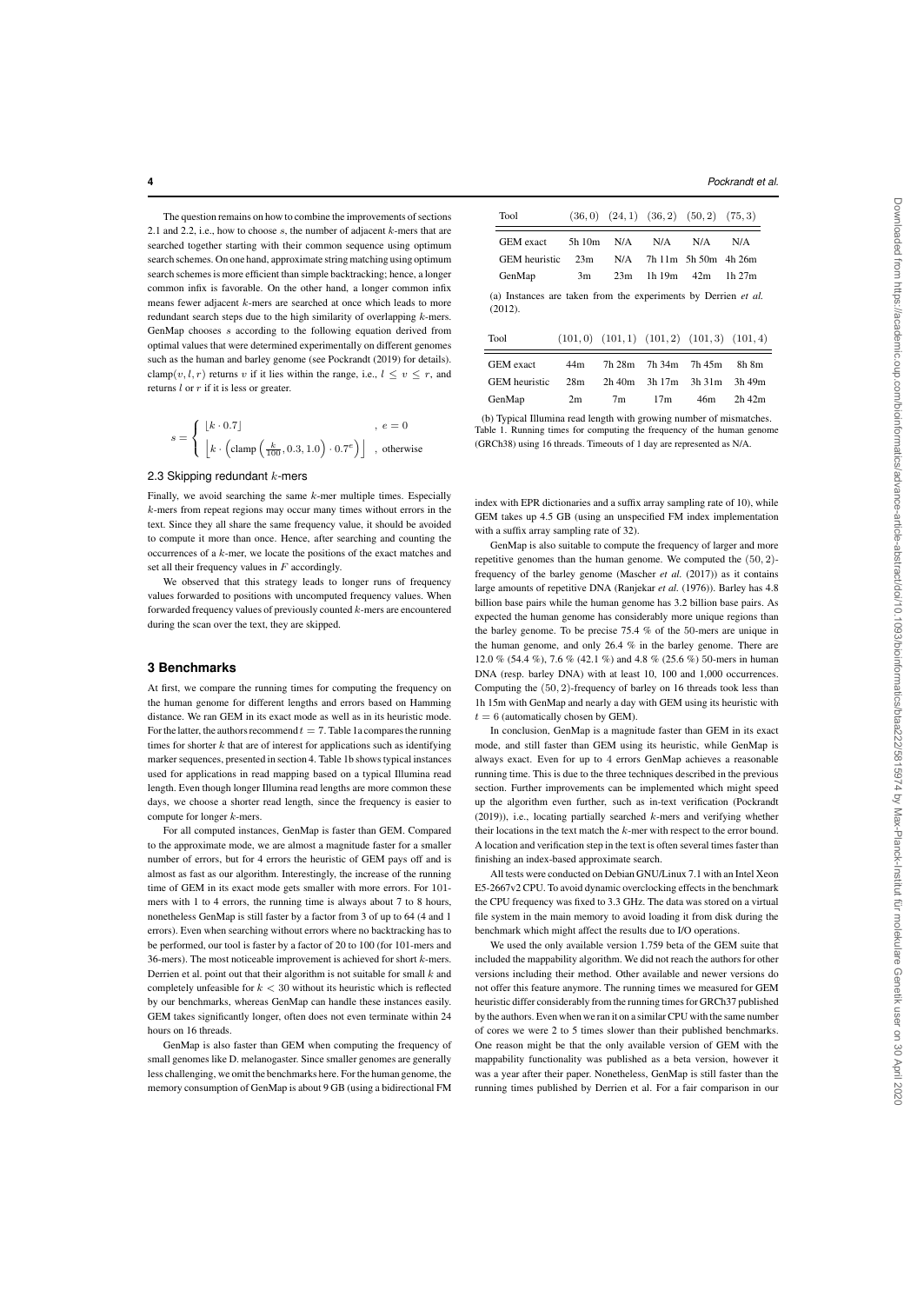benchmark we reduced the genomes to the dna4 alphabet, i.e., replaced Ns by random bases. Based on tests we observed that GEM neither computes the mappability of  $k$ -mers that have unknown bases, nor considers them as mismatches in its default mode even when errors are allowed.

A more recent tool to compute the mappability is Umap (Karimzadeh *et al.* (2018)). It is limited to computing the  $(k, 0)$ -mappability and reporting only unique  $k$ -mers, i.e., regions with a mappability value of 1. It uses the read mapper Bowtie to search every single k-mer in the genome and filter non-unique  $k$ -mers afterwards. Due to these constraints we excluded it from our benchmarks. From the authors' benchmarks, we can conclude that GenMap still outperforms Umap as GenMap needs less than one hour without parallelization to compute the  $(k, 0)$ -mappability (see table 1), while Umap needs about 200 hours.

To verify our tool we compared the results to an exhaustive search with Bowtie1 (Langmead et al. (2009)) by mapping every k-mer to all its possible locations. From the number of mappings of each  $k$ -mer the mappability can be computed and written to a bed file. This approach yields identical results. We tested it by computing the (20, 1)-mappability on an E. coli genome<sup>1</sup>. Locating all mapping positions of each  $k$ -mer with a read mapper would be too inefficient on eukaryotic genomes.

# **4 Experiments**

Although the main focus of this work lies on presenting a new and fast algorithm for computing the mappability of a genome, we propose an application to identify marker sequences illustrated by a small example on E. coli strains.

GenMap has an option to compute the mappability on multiple genomes while at most one approximate occurrence for a k-mer is counted for each genome. This allows us to quickly identify  $k$ -mers that are unique to a genome (regardless of the overall number of approximate occurrences in this genome) or  $k$ -mers that occur in every genome at least once. Additionally, GenMap not only outputs the mappability or frequency but also outputs the locations where the approximate matches for each  $k$ -mer occur into a csv file. This helps to find marker sequences or to select candidates for probe design by identifying k-mers that are unique to a genome or that are present in all genomes while allowing for errors.

Marker genes or marker sequences are short subsequences of genomes whose presence or absence allows determining the organism, species or even strain when sequencing an unknown sample or helping building phylogenetic trees (Patwardhan *et al.* (2014)). Depending on the marker length it can span up to dozens of reads. Instead of assembling the strain to search for marker genes or applying experimental methods such as PCRbased AFLP (amplified fragment length polymorphism, see Vos *et al.* (1995)), we propose using its mappability.

When searching for marker sequences we consider two use cases: on the one hand we want to identify  $k$ -mers that match a sequence uniquely to determine the exact strain. On the other hand, we want to search for k-mers shared by many or all strains in the same phylogenetic group.

To test this approach we used a data set of E. coli strains. It was shown that E. coli can be grouped into four major phylogenetic groups (A, B1, B2, and D), see Clermont *et al.* (2000). The authors identified two marker genes (chuA and yjaA) and an anonymous DNA fragment (TspE4.C2) whose combination of presence or absence in the genome can determine the phylogenetic group.

<sup>1</sup> https://github.com/cpockrandt/genmap/blob/master/tests/bowtie-test.sh

We computed the (30, 2)-mappability on four different strains of group B1<sup>2</sup>. According to the study all strains within B1 share the anonymous DNA fragment TspE4.C2 of 152 base pairs. We used GenMap to search for both, unique  $k$ -mers among all strains as well as  $k$ -mers that occur in each strain at least once, see figure 4a for an illustration. We observed that TspE4.C2 is an exact match in all strains and the 30-mers in this region also have a mappability value of exactly 0.25 when accounting for 2 errors. We further found numerous 30-mers with a mappability of 1, thus allowing to determine a strain among those four, while still accounting for sequencing errors and mutations. Table 2 lists the number of k-mers identified. We counted the number of  $k$ -mers matching only one strain, i.e., the strain the k-mer originated from. We refer to this count as *unique*. Additionally, we counted how many of these  $k$ -mers matched multiple times to the strain. referred to as *pseudo*. GenMap allows to exclude these pseudo marker sequences when computing the mappability on multiple sequence files, i.e., it is only counted in how many sequence files a k-mer is present. To avoid counting highly overlapping  $k$ -mers in large unique regions, we break down the numbers for non-adjacent k-mers as well, i.e., for a k-mer to be considered it must have a preceding  $k$ -mer with a mappability value smaller than 1.

|  | all $k$ -mers |                                                        | non-adjacent $k$ -mers |  |                              |
|--|---------------|--------------------------------------------------------|------------------------|--|------------------------------|
|  |               | Strain Unique Pseudo $\varnothing$ Dist. Unique Pseudo |                        |  | $\varnothing$ Dist.          |
|  |               | IAI1 171.942 4.992 27 $\pm$ 627                        | 1.829                  |  | $81 \quad 2.476 \pm 5.560$   |
|  |               | SE11 305.439 10.365 15 $\pm$ 447                       | 2.356                  |  | 176 $1,942 \pm 4.708$        |
|  |               | 11128 260,305 40,101 20 $\pm$ 953                      | 2.494                  |  | 685 2,049 $\pm$ 9,517        |
|  |               | $11260$ $121022$ $100000$ $1210$                       | 2.142                  |  | $1.117 \pm 7.71 \pm 1.0.702$ |

11368 434,033 108,968  $13 \pm 912$  3,142 1,116  $1,674 \pm 10,592$ Table 2. (30, 2)-mappability on four strains of E. coli assigned to the phylogenetic group B1 based on the known marker genes by Clermont et al. We computed the mean distance of the unique marker sequences and their standard deviation.

In table 3, we present the data of a second experiment, where we select strains from more than one group (A and B1); see figure 4b for an illustration. Again, we computed the (30, 2)-mappability, but this time we counted  $k$ -mers that match all strains in one group but no strain in the other group.

|                |             |        | all $k$ -mers              |        | non-adjacent $k$ -mers |
|----------------|-------------|--------|----------------------------|--------|------------------------|
| Group Strain   |             | Unique | $\varnothing$ Dist.        | Unique | $\varnothing$ Dist.    |
| A              | W3110       |        | $109.375$ $41 \pm 731$     | 2,398  | $1,867 \pm 4,577$      |
| A              | <b>HS</b>   |        | $111.179$ 39 $\pm$ 709     | 2.414  | $1,796 \pm 4,471$      |
| B <sub>1</sub> | IAI1        |        | $125,042$ $37 \pm 680$     | 3,063  | $1,485 \pm 4,091$      |
| B1             | <b>SE11</b> |        | $127,302$ $38 \pm 690$     | 3,123  | $1,510 \pm 4,148$      |
| B1             | 11128       |        | $121.325 \quad 42 \pm 766$ | 3,275  | $1,548 \pm 4,408$      |
| B1             | 11368       |        | $131,121$ $41 \pm 814$     | 3.473  | $1,537 \pm 4,763$      |

Table 3. (30, 2)-mappability on six strains of E. coli of the groups A and B1. Only k-mers were counted that perfectly separated the strains in A from B1, i.e., if and only if the k-mer matched all strains of A and no strain of B1 and vice versa.

This example shows that mappability on multiple species or strains can be used to identify possible marker sequences. Short  $k$ -mers could be

 $\overline{2}$  Strains: IAI1 O8 (GCA\_000026265.1), SE11 O152:H28 (GCA\_000010385.1), 11128 O111:H- (GCA\_000010765.1), 11368 O26:H11 (GCA\_000091005.1)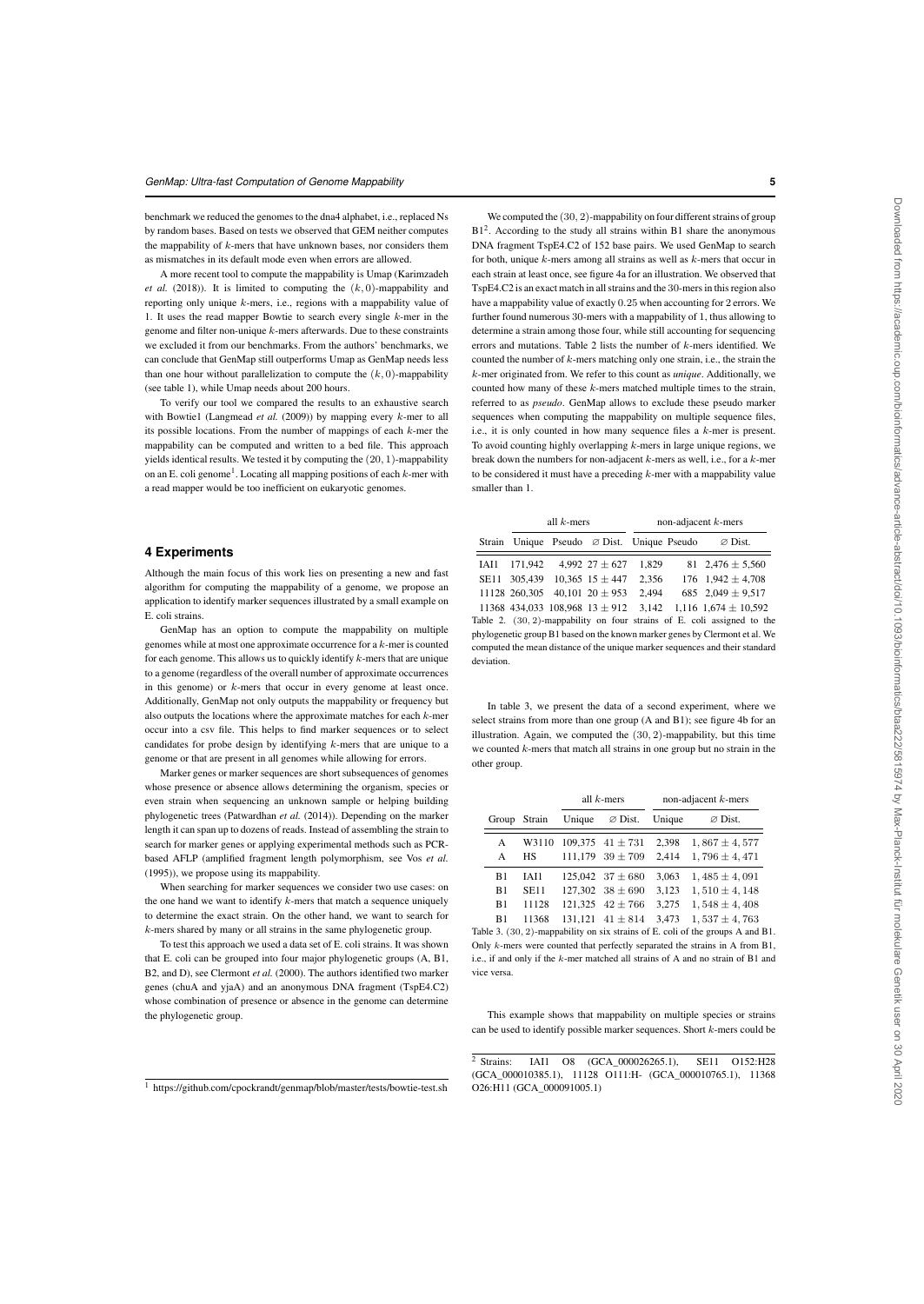used to search a data set of reads instead of searching for marker genes that span multiple reads. Since computing the (30, 2)-mappability on a few E. coli strains even takes less than a minute on a consumer laptop, this method is suitable to be run on large sets of similar E. coli strains to identify new marker sequences, even with errors accounting for uncertainty arising from sequencing and mutations such as SNPs.

| Strain 1 | $\sim$                                                                                                                                                                                                                                                                                                                                                                                                                                                                                                                      |
|----------|-----------------------------------------------------------------------------------------------------------------------------------------------------------------------------------------------------------------------------------------------------------------------------------------------------------------------------------------------------------------------------------------------------------------------------------------------------------------------------------------------------------------------------|
| Strain 2 | --<br>-                                                                                                                                                                                                                                                                                                                                                                                                                                                                                                                     |
| Strain 3 | $\sim$                                                                                                                                                                                                                                                                                                                                                                                                                                                                                                                      |
| Strain 4 | $\overline{\phantom{a}}$<br><b>STATISTICS</b><br>$\frac{1}{2} \left( \frac{1}{2} \right) \left( \frac{1}{2} \right) \left( \frac{1}{2} \right) \left( \frac{1}{2} \right) \left( \frac{1}{2} \right) \left( \frac{1}{2} \right) \left( \frac{1}{2} \right) \left( \frac{1}{2} \right) \left( \frac{1}{2} \right) \left( \frac{1}{2} \right) \left( \frac{1}{2} \right) \left( \frac{1}{2} \right) \left( \frac{1}{2} \right) \left( \frac{1}{2} \right) \left( \frac{1}{2} \right) \left( \frac{1}{2} \right) \left( \frac$ |

(a) Four strains belonging to the same phylogenetic group. The sequence in light gray is conserved within this group and a marker sequence. The light gray k-mers belonging to this marker sequence are also all found in the other strains. The  $k$ -mers in dark gray are unique among all four strains and allow distinguishing each of the strains.



(b) Six sequences belonging to two different phylogenetic groups. Marker sequences are highlighted in light and dark gray. They only occur in one of the groups and are present in all of its strains.

**Fig. 4.** Illustration of the experiments performed on E. coli sequences in tables 2 and 3.

## **5 Discussion and Outlook**

We have presented GenMap, a fast and exact algorithm to compute the mappability of genomes up to e errors, which is based on the C++ sequence analysis library SeqAn (Reinert *et al.*(2017)). It is significantly faster, often by a magnitude than the algorithm from the widely used GEM suite while refraining from heuristics.

Mappability has already been used for various purposes (Derrien *et al.* (2012)). In this paper, we proposed a new application, the computation of mappability on a set of genomes to identify marker sequences for grouping and distinguishing genomes by short  $k$ -mers and illustrated it with a small example on closely related E. coli strains. It is also suitable for large scale data as demonstrated by the benchmarks on human and barley genomes in section 3.

The ability to compute the mappability efficiently opens up new applications such as incorporating the mappability information into the read mapping process itself instead of the post-processing phase. During the index-based search of a read the possible locations of the eventually completely mapped read can be examined beforehand to filter repetitive regions without repeat masking. This allows for new mapping strategies to improve the running time of state-of-the-art read mappers and reduce post-processing overhead (Pockrandt (2019)).

#### **Acknowledgements**

The authors acknowledge the support of the de.NBI network for bioinformatics infrastructure, the Intel SeqAn IPCC and the IMPRS for Computational Biology and Scientific Computing. This work was supported in part by US National Institutes of Health grant R35- GM130151. This work has been supported also by the Royal Society, UK under international exchange schema grant IE161405.

#### **References**

- Antoniou, P., Daykin, J. W., Iliopoulos, C. S., Kourie, D., Mouchard, L., and Pissis, S. P. (2009). Mapping uniquely occurring short sequences derived from high throughput technologies to a reference genome. In *Information Technology and Applications in Biomedicine, ITAB 2009*, pages 1–4. IEEE.
- Clermont, O., Bonacorsi, S., and Bingen, E. (2000). Rapid and simple determination of theescherichia coli phylogenetic group. *Applied and environmental microbiology*, 66(10), 4555–4558.
- Derrien, T., Estellé, J., Sola, S. M., Knowles, D. G., Raineri, E., Guigó, R., and Ribeca, P. (2012). Fast computation and applications of genome mappability. *PloS one*, 7(1), e30377.
- Fonseca, N. A., Rung, J., Brazma, A., and Marioni, J. C. (2012). Tools for mapping high-throughput sequencing data. *Bioinformatics*, 28(24), 3169–3177.
- Karimzadeh, M., Hoffman, M. M., Ernst, C., and Kundaje, A. (2018). Umap and Bismap: quantifying genome and methylome mappability. *Nucleic Acids Research*, 46(20), e120–e120.
- Kianfar, K., Pockrandt, C., Torkamandi, B., Luo, H., and Reinert, K. (2018). Optimum search schemes for approximate string matching using bidirectional fm-index. *bioRxiv*, page 301085.
- Koehler, R., Issac, H., Cloonan, N., and Grimmond, S. M. (2010). The uniqueome: a mappability resource for short-tag sequencing. *Bioinformatics*, 27(2), 272–274. Kucherov, G., Salikhov, K., and Tsur, D. (2016). Approximate string matching using
- a bidirectional index. *Theoretical Computer Science*, 638, 145–158. Lam, T. W., Li, R., Tam, A., Wong, S., Wu, E., and Yiu, S.-M. (2009). High throughput short read alignment via bi-directional bwt. In *Bioinformatics Biomedicine, 2009. BIBM'09. IEEE International Conference on*, pages 31–36. IEEE.
- Langmead, B., Trapnell, C., Pop, M., and Salzberg, S. L. (2009). Ultrafast and memory-efficient alignment of short dna sequences to the human genome. *Genome biology*, 10(3), R25.
- Marco-Sola, S., Sammeth, M., Guigó, R., and Ribeca, P. (2012). The gem mapper: fast, accurate and versatile alignment by filtration. *Nature methods*, 9(12), 1185.
- Mascher, M., Gundlach, H., Himmelbach, A., Beier, S., Twardziok, S. O., Wicker, T., Radchuk, V., Dockter, C., Hedley, P. E., Russell, J., et al. (2017). A chromosome conformation capture ordered sequence of the barley genome. *Nature*, 544(7651), 427.
- Patwardhan, A., Ray, S., and Roy, A. (2014). Molecular markers in phylogenetic studies-a review. *Journal of Phylogenetics & Evolutionary Biology*, 2014.
- Pockrandt, C. (2019). *Approximate String Matching Improving Data Structures and Algorithms*. Ph.D. thesis, Freie Universität Berlin. Pockrandt, C., Ehrhardt, M., and Reinert, K. (2017). Epr-dictionaries: A practical
- and fast data structure for constant time searches in unidirectional and bidirectional fm indices. In *International Conference on Research in Computational Molecular Biology*, pages 190–206. Springer.
- Ranjekar, P., Pallotta, D., and Lafontaine, J. (1976). Analysis of the genome of plants: Ii. characterization of repetitive dna in barley (hordeum vulgare) and wheat (triticum aestivum). *Biochimica et Biophysica Acta (BBA)-Nucleic Acids and Protein Synthesis*, 425(1), 30–40.
- Reinert, K., Dadi, T. H., Ehrhardt, M., Hauswedell, H., Mehringer, S., Rahn, R., Kim, J., Pockrandt, C., Winkler, J., Siragusa, E., *et al.* (2017). The seqan c++ template library for efficient sequence analysis: a resource for programmers. *Journal of biotechnology*, 261, 157–168.